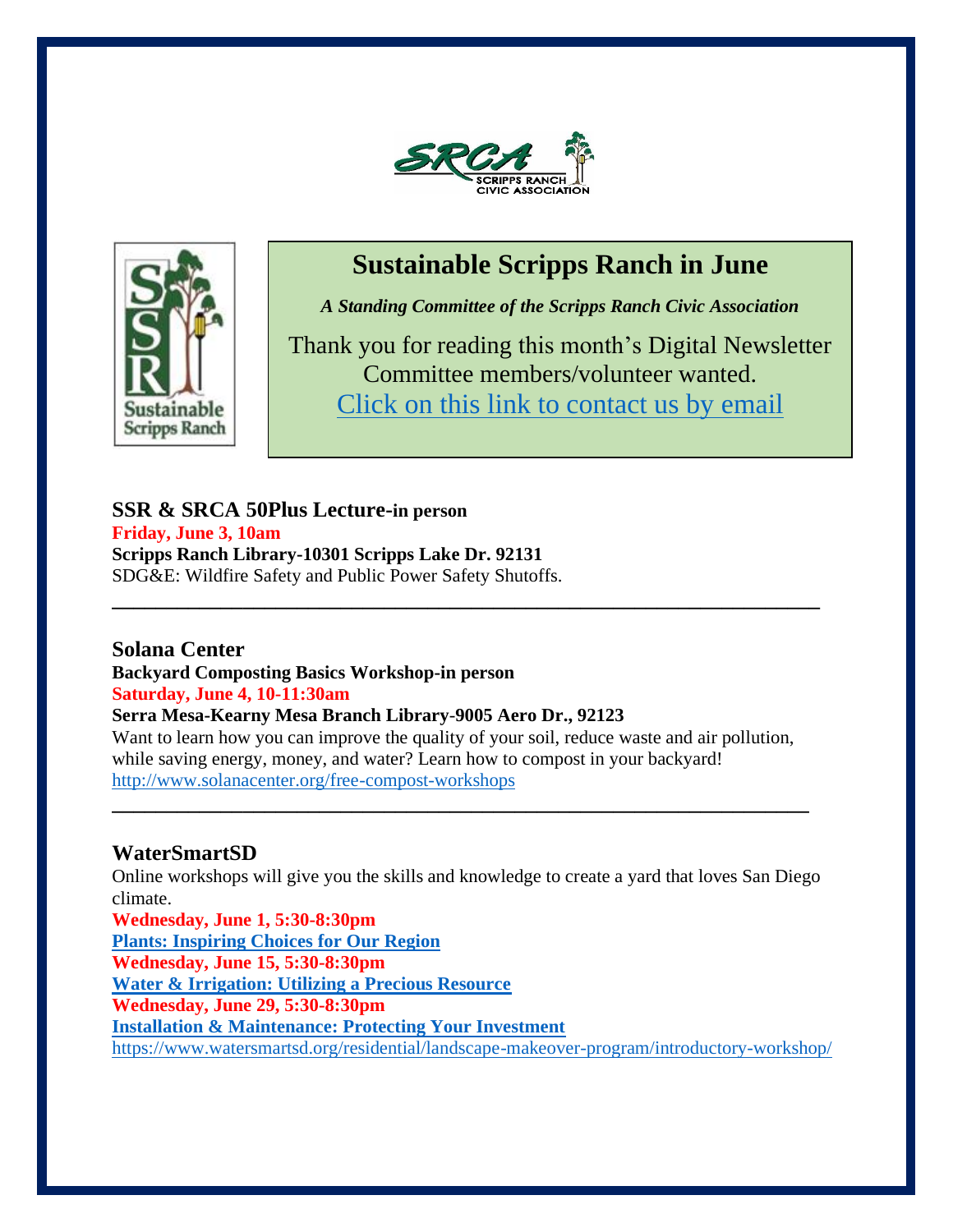#### **San Diego Building Electrification Coalition**

#### **Open House-Monday, June 6, 5-6pm**

Have questions about electrifying your home? Come to our zoom open house and chat with others who have already gone thru this. Learn some tips and share your experiences[.https://sdbec.org/event/sdbec-technical-assistance-open-house/](https://sdbec.org/event/sdbec-technical-assistance-open-house/)

**\_\_\_\_\_\_\_\_\_\_\_\_\_\_\_\_\_\_\_\_\_\_\_\_\_\_\_\_\_\_\_\_\_\_\_\_\_\_\_\_\_\_\_\_\_\_\_\_\_\_\_\_\_\_\_\_\_\_\_\_\_\_\_**

**Learn more about portable heat pumps**

**Wednesday, June 22, 12-1:30pm**

<https://sdbec.org/event/en-webinar-portable-heat-pumps/>

## **San Diego County Bike Coalition**

## **Smart Cycling-free/online**

#### **Tuesday, June 7, 6-9pm**

Session covers bicycling and the law, crashes and how to avoid them, as well as how to drive your bike safely in a variety of road, traffic, and weather conditions day or night. All levels of experience will benefit from this program. <https://sdbikecoalition.org/event/smart-cycling-session-i/>

\_\_\_\_\_\_\_\_\_\_\_\_\_\_\_\_\_\_\_\_\_\_\_\_\_\_\_\_\_\_\_\_\_\_\_\_\_\_\_\_\_\_\_\_\_\_\_\_\_\_\_\_\_\_\_\_\_\_\_\_\_\_\_\_\_\_\_\_\_\_\_\_\_

## **The Water Conservation Garden**

#### **Sustainable Landscapes Tour 2022-in person Thursday, June 9, 5-6pm**

Director of Operations & Programs, with Director of Horticulture, shares well-designed garden areas that conserve water, reduce waste, and decrease soil and water runoff.

**\_\_\_\_\_\_\_\_\_\_\_\_\_\_\_\_\_\_\_\_\_\_\_\_\_\_\_\_\_\_\_\_\_\_\_\_\_\_\_\_\_\_\_\_\_\_\_\_\_\_\_\_\_\_\_\_\_\_\_\_\_\_\_\_**

<https://thegarden.org/product/sustainable-landscapes-tour-2022/>

**Backyard Composting Basics 2022**

## **Saturday, June 11, 9:30-11:30am**

Learn the basics of backyard composting <https://thegarden.org/product/backyard-composting-basics-2022/> And check out the Butterfly garden while you are there.

#### **Stargazing at West Sycamore-in person**

**Friday, June 17, sunset- rain or clouds cancel East end of Stonebridge Pkwy.** Park on the street and walk in. Please no white lights. Kids welcome. <https://sdaa.org/sdaa-public-events-calendar/>